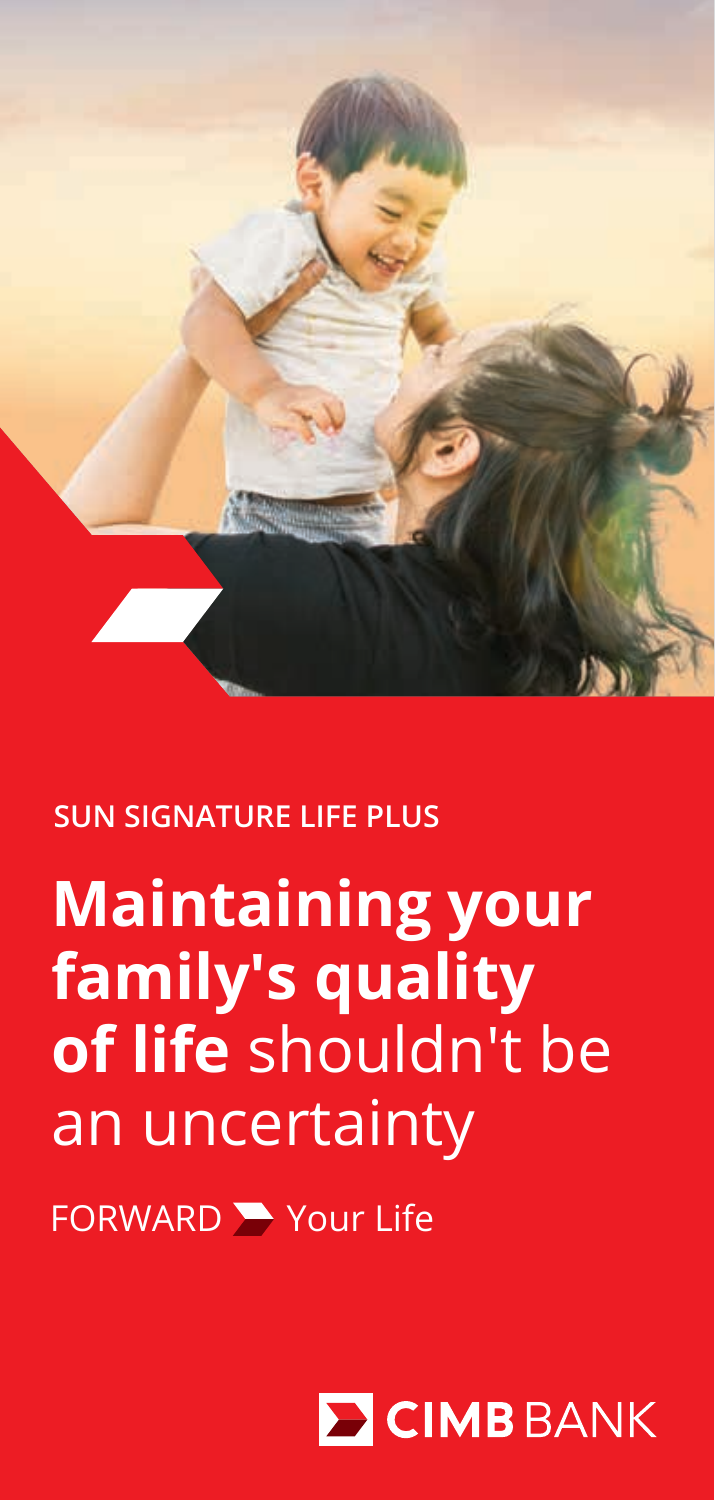## **Give your family a gift that lasts a lifetime with a life policy that increases in value over time.**

Start protecting your loved ones today with Sun Signature Life Plus, a non-participating universal life plan that takes care of your commitments should anything happen to you. Through these benefits, you can safeguard your family's financial future and the legacy you leave behind will be the one to be remembered.



### **Why Sun Signature Life Plus?**

Sun Signature Life Plus provides the following benefits and features:



#### **Up To RM2 Million Non-medical Limit**

• Get up to RM2 million coverage without having to undergo medical check-up<sup>1</sup> upon enrollment.



#### **Double Up Insurance Coverage**

- High sum assured starting from RM500,000 per policy, which will eventually double up over the policy tenure.
- An additional 10% of the basic sum assured (BSA) is granted at the end of every 2 policy years, up to maximum 2 times of the BSA by the end of the 20<sup>th</sup> policy anniversary.
- In the event of death or total and permanent disability (TPD)<sup>2</sup>, you or your loved ones will receive the higher of the:
	- BSA plus increasing sum assured (if any); or - value of the universal account; less any indebtedness.



#### **Guaranteed Health Check-up Allowance Benefit**

- To ensure you monitor your health status and stay healthy, a lump sum benefit of RM1,500 (less any indebtedness) will be payable to you at the end of every 2 policy years to help cover the cost of your regular medical examinations.
- This benefit will be paid to you automatically without requiring any supporting documents.
- As long as all premiums due have been paid and the policy is in force, the health check-up allowance benefit is guaranteed and payable from the universal account, regardless of the universal account value.
- *<sup>1</sup> Depending on the age and health condition of the life assured.*
- *<sup>2</sup> TPD coverage will expire at the policy monthly anniversary following the life assured's attainment of age 70.*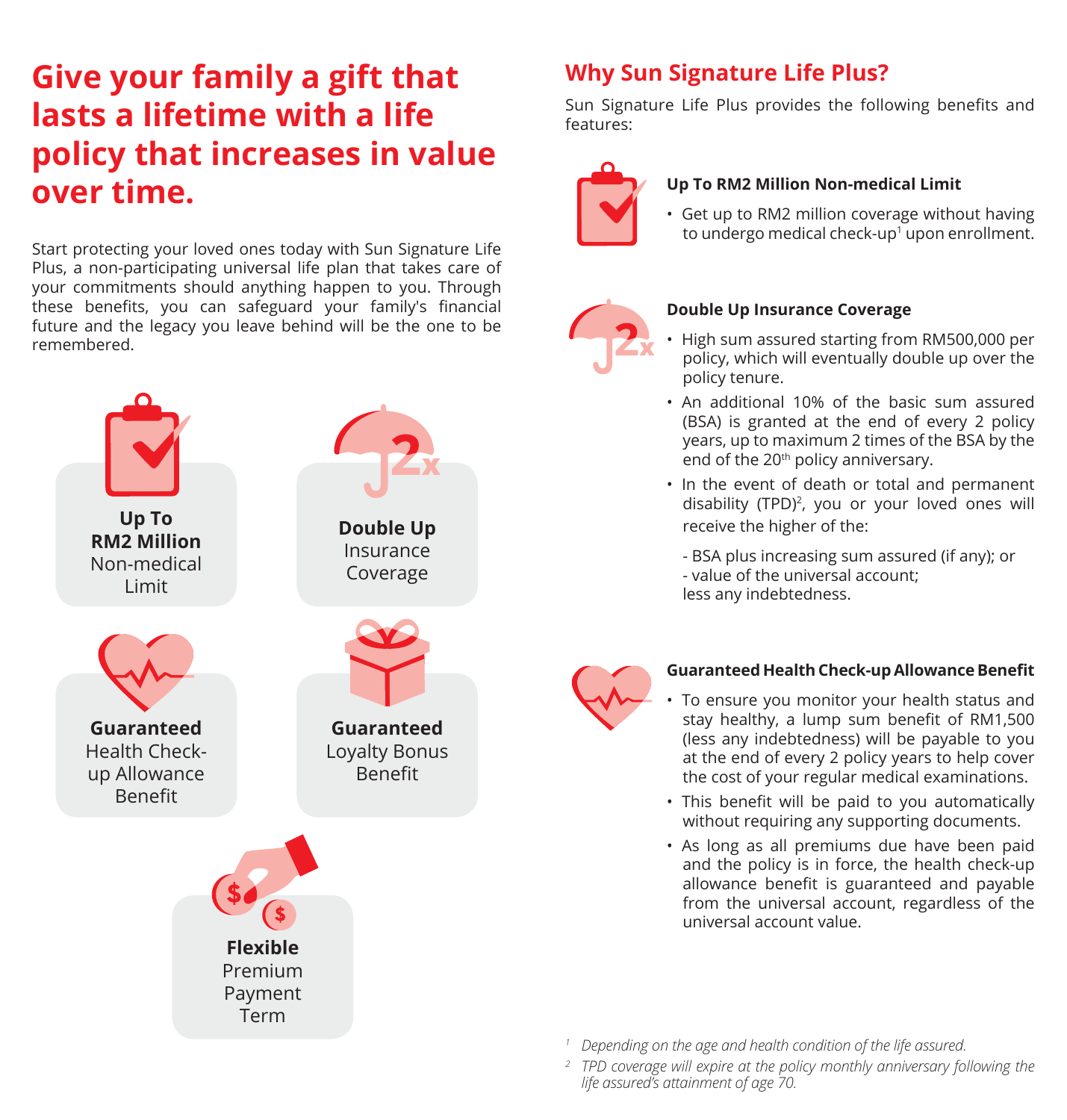

#### **Guaranteed Loyalty Bonus Benefit**

- You will be rewarded with loyalty bonuses at the end of the  $5<sup>th</sup>$  and 10<sup>th</sup> policy year as a reward for maintaining your coverage.
- The loyalty bonuses payable are 0.5% of the BSA for the 5th policy year, and 1.5% of the BSA for the 10<sup>th</sup> policy year, less any indebtedness.
- As long as all premiums due have been paid and the policy is in force, the loyalty bonus benefit is guaranteed and payable from the universal account, regardless of the universal account value.



#### **Maturity Benefit**

• When your plan matures at the age of 80, you will receive the universal account value (if any), less any indebtedness.



#### **Flexible Premium Payment Term**

• You have the flexibility to choose a premium payment term of 5 years, 10 years or up to age 60 that best suits your financial needs.



#### **Conditional No Lapse Guarantee**

• Your policy will not lapse even if the value of the universal account is less than zero, provided that all premiums due under the policy are paid within the grace period3.

### **How Sun Signature Life Plus works**

Albert, 35 years old, purchases a Sun Signature Life Plus plan with a premium payment term of 5 years and a basic sum assured (BSA) of RM1,000,000.



*<sup>3</sup> You are given a grace period of 30 days from the premium due date of each subsequent premium. If you do not pay the premium within 30 days of grace period from the premium due date and if the policy has acquired sufficient cash value, your policy will continue to be in force under automatic premium loan condition. The coverage will remain in force until the cash value is insufficient to pay for the premium due. Your policy will then lapse.*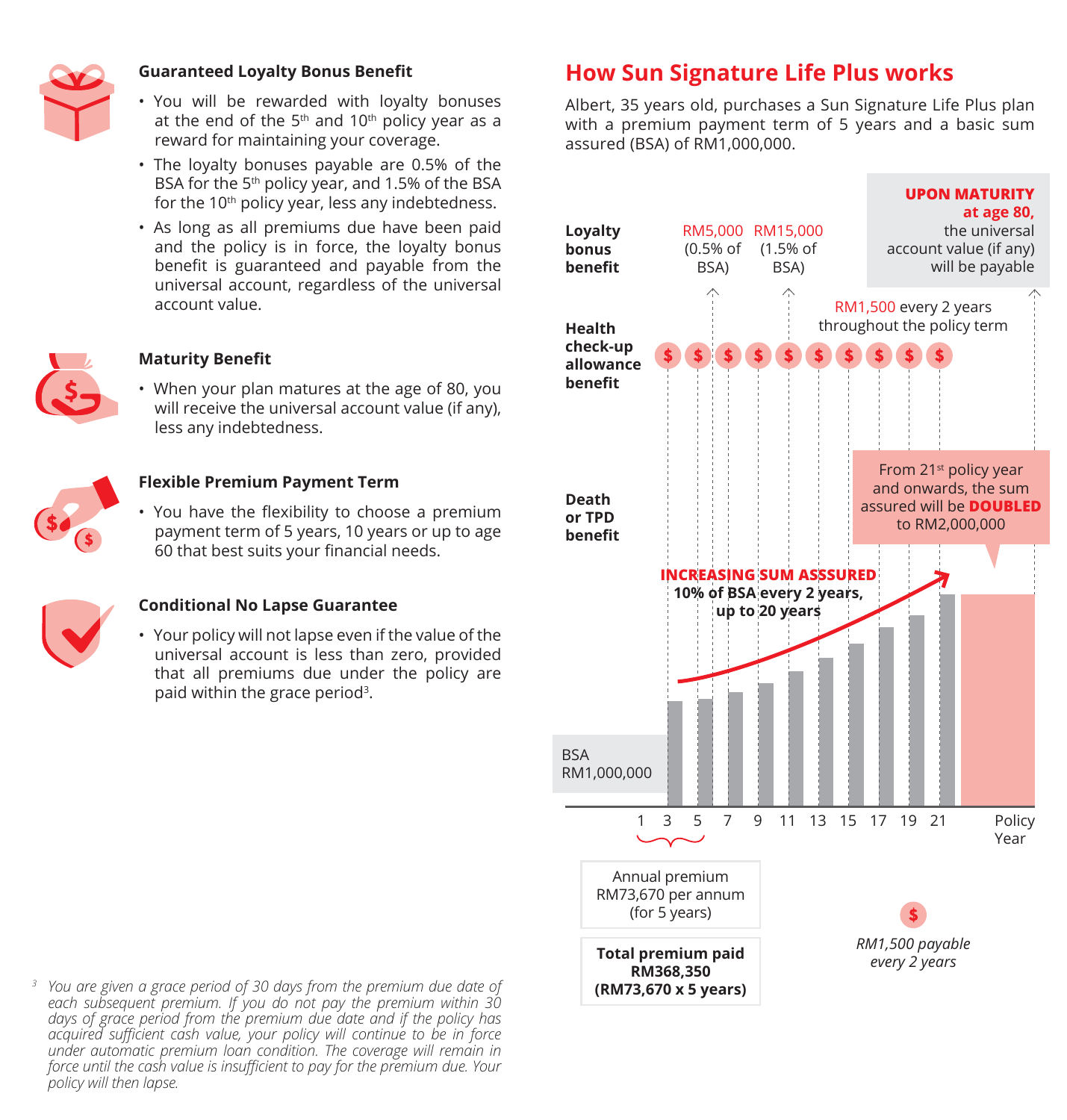### **More about Sun Signature Life Plus**

#### **Eligibility (age last birthday basis)**

|                         | Life assured             |                          |  |  |  |
|-------------------------|--------------------------|--------------------------|--|--|--|
| Premium<br>payment term | <b>Minimum entry age</b> | <b>Maximum entry age</b> |  |  |  |
| 5 years                 |                          |                          |  |  |  |
| 10 years                | 30 days old              | 60 years old             |  |  |  |
| Up to age 60            |                          | 50 years old             |  |  |  |

For the policy owner, the minimum entry age is 18 years old.

#### **Policy term**

Policy term is 80 years minus the life assured's age at entry.

#### **Premium payment**

Payment can be made either monthly, quarterly, half yearly or yearly via credit/debit card or direct debit.

#### **Premium allocation**

The premium paid will be divided into:

#### **• Allocated premium**

The allocated premium will be invested in the universal account. This account earns a crediting rate at a nonguaranteed rate based on the investment return as declared by us, less any fund management charge and investment tax. The crediting rate will be credited into this account monthly, provided the policy is in force.

|                     | <b>Premium payment term</b> |          |        |  |  |  |
|---------------------|-----------------------------|----------|--------|--|--|--|
| Premium<br>year     | 5 years                     | 10 years |        |  |  |  |
|                     | (% of premium)              |          |        |  |  |  |
| 1                   | 65.0%                       | 52.5%    | 50.0%  |  |  |  |
| $\mathfrak{D}$      | 80.0%                       | 60.0%    | 57.5%  |  |  |  |
| 3                   | 95.0%                       | 75.0%    | 75.0%  |  |  |  |
| 4                   | 95.0%                       | 90.0%    | 90.0%  |  |  |  |
| 5                   | 95.0%                       | 95.0%    | 95.0%  |  |  |  |
| 6                   |                             | 95.0%    | 95.0%  |  |  |  |
| 7                   |                             | 95.0%    | 95.0%  |  |  |  |
| 8                   |                             | 95.0%    | 95.0%  |  |  |  |
| 9                   |                             | 100.0%   | 100.0% |  |  |  |
| $10$ and<br>onwards |                             | 100.0%   | 100.0% |  |  |  |

#### **• Unallocated premium**

The unallocated premium is equivalent to the premium paid less allocated premium. This amount will be used for commission and management expenses.

#### **Fees and charges**

| Cost of<br>Insurance<br>(COI)      | The COI shall be due on the policy commencement<br>date and on every monthly anniversary thereafter.<br>The COI will be deducted from the universal account.                                            |
|------------------------------------|---------------------------------------------------------------------------------------------------------------------------------------------------------------------------------------------------------|
| Fund<br>Management<br>Charge (FMC) | The current fund management charge of 0.75%<br>per annum will be deducted from the investment<br>return to pay for the investment expenses (if any),<br>and the risk exposure arising from this policy. |
|                                    | The subsequent fund management charge may<br>be different from the current fund management<br>charge, but will not be more than the maximum<br>fund management charge of 1.50% per annum.               |
|                                    | We reserve the right to revise the maximum fund<br>management charge from time to time depending<br>on the investment performance by giving you at<br>least 3 months' prior written notice.             |

*Note: All fees and charges are not guaranteed. If there are any changes to the fees and charges, we will notify you at least 3 months' prior to the effective date.*

#### **Commissions**

The commissions for this plan are borne by the policy owner and paid from the premium to CIMB Bank, provided that CIMB Bank meets the qualifying criteria set by Sun Life Malaysia.

The commission rate is as follows (% of premium):

| Premium           | Premium year |                            |       |         |          |                   |              |
|-------------------|--------------|----------------------------|-------|---------|----------|-------------------|--------------|
| payment<br>term   | 1            | $\overline{2}$             | 3     | $4 - 5$ | $6 - 10$ | 11 and<br>onwards | <b>Total</b> |
| 5                 | 7.50%        | 6.56%                      | 5.31% | 2.81%   | 0.00%    | 0.00%             | 25.00%       |
| 10                |              | 15.00% 10.00% 7.50%        |       | 2.50%   | 2.50%    | $0.00\%$          | 50.00%       |
| 11                |              | 16.50% 11.00% 8.25%        |       | 2.75%   | 2.75%    | $0.00\%$          | 55.00%       |
| 12                |              | 18.00% 12.00% 9.00%        |       | 3.00%   | 3.00%    | 0.00%             | 60.00%       |
| 13                |              | 19.50% 13.00% 9.75%        |       | 3.25%   | 3.25%    | $0.00\%$          | 65.00%       |
| 14                |              | 21.00% 14.00% 10.50% 3.50% |       |         | 3.50%    | $0.00\%$          | 70.00%       |
| 15                |              | 22.50% 15.00% 11.25% 3.75% |       |         | 3.75%    | $0.00\%$          | 75.00%       |
| 16                |              | 24.00% 16.00% 12.00% 4.00% |       |         | 4.00%    | $0.00\%$          | 80.00%       |
| 17                |              | 25.50% 17.00% 12.75% 4.25% |       |         | 4.25%    | $0.00\%$          | 85.00%       |
| 18                |              | 27.00% 18.00% 13.50% 4.50% |       |         | 4.50%    | $0.00\%$          | 90.00%       |
| 19                |              | 28.50% 19.00% 14.25% 4.75% |       |         | 4.75%    | $0.00\%$          | 95.00%       |
| 20 and<br>onwards |              | 30.00% 20.00% 15.00% 5.00% |       |         | 5.00%    | 0.00%             | 100.00%      |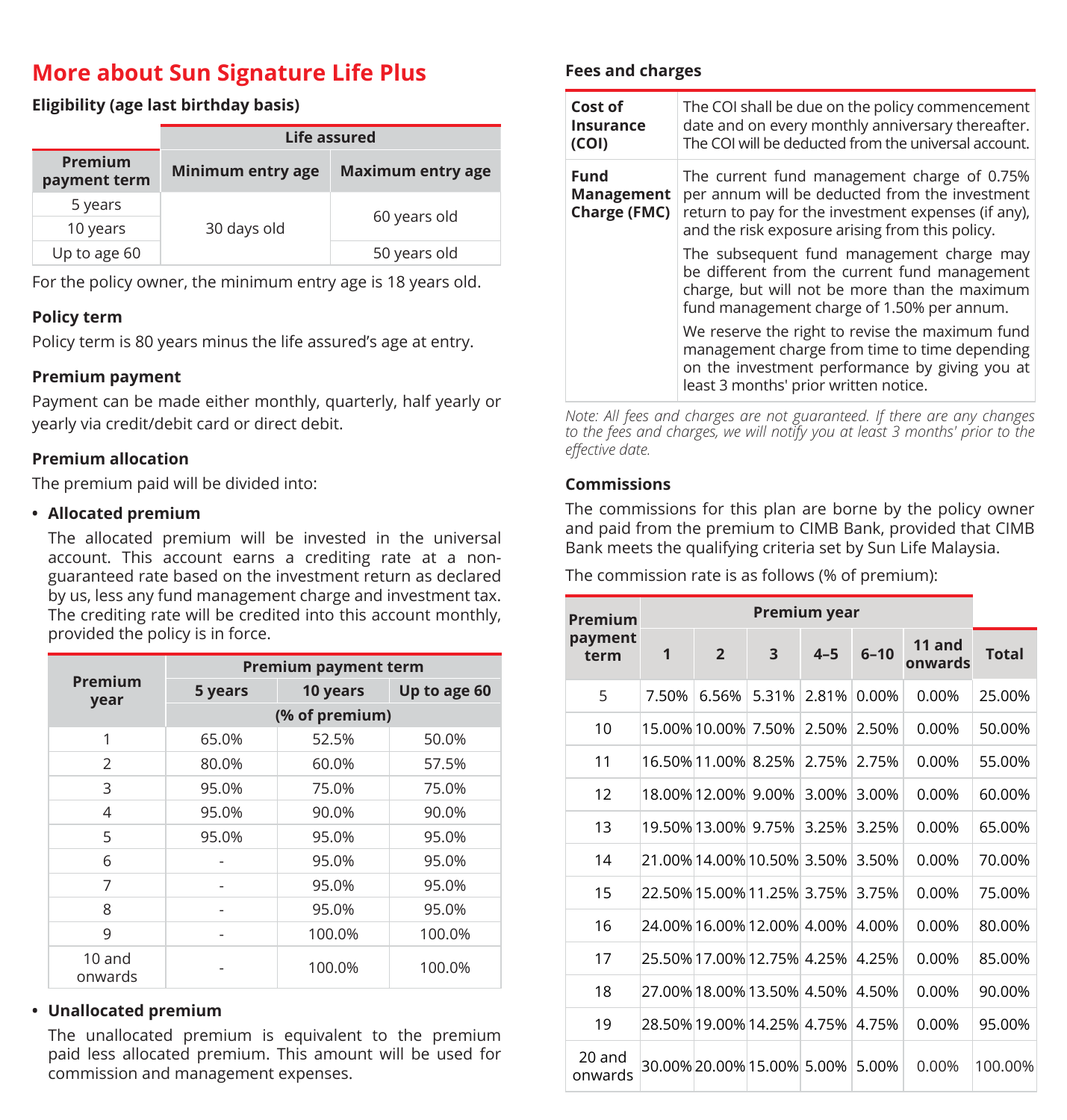### **Exclusions**

Note: This list is non-exhaustive. Please refer to the policy documents for further information on exclusions.

#### **Death benefit exclusion**

No death benefit shall be payable if the life assured commits suicide (while sane or insane) or dies due to a pre-existing condition within 12 months from the policy commencement date or last reinstatement date, whichever is later. In this case, the policy will be terminated and only the value of the universal account (if any) as at date of death, will be payable.

#### **TPD benefit exclusion**

No TPD benefit shall be payable if the TPD of the life assured results from the following:

- a) A pre-existing condition within 12 months from the policy commencement date or last reinstatement date, whichever is later;
- b) Acquired Immuno-deficiency Syndrome (AIDS), AIDS-related complications, or infection of the life assured by Human Immunodeficiency Virus (HIV);
- c) Being under the influence of drugs, any narcotic or due to intoxication by liquor and/or illicit substance;
- d) Criminal act, involvement in a breach of law (unless as an innocent party) or membership of an illegal organisation;
- e) Entering, operating or servicing, ascending or descending from or with any aerial device or conveyance except while the life assured is in an aircraft operated by a commercial passenger airline on a regular schedule passenger trip over its established passenger route;
- f) Participation in any hazardous sport or pastime or activities, including but not limited to aerial activities, bungee jumping, rock climbing or mountaineering, underwater activities, or racing of any type other than on foot;
- g) Self-inflicted injuries or suicide, while sane or insane; or
- h) War, invasion, acts of foreign enemies, hostilities or warlike operations (whether war be declared or not), strike, riot, civil war, rebellion, revolution, insurrection, civil commotion assuming the proportions of or amounting to an uprising, military or usurped power.

### **Important Notes**

- **1) This is an insurance product that is tied to the performance of the underlying assets, and is not a pure investment product, such as unit trusts.**
- 2) This is a product brochure and not a policy document. Please refer to the Fund Fact Sheet, Sales Illustration and Product Disclosure Sheet for more information on the plan as well as the policy documents for the complete terms and conditions of this plan. The information contained in this brochure may change without prior notice.
- 3) You should be satisfied that this plan will best serve your needs and ensure that the premium payable under this plan is an amount that you can afford.
- 4) You may cancel your policy by returning this policy within 15 days of its delivery and the premium that you have paid less any expenses incurred for any medical underwriting required will be refunded.
- 5) You are given a grace period of 30 days from the premium due date of each subsequent premium. If you do not pay the premium within 30 days of grace period from the premium due date and if the policy has acquired sufficient cash value, your policy will continue to be in force under automatic premium loan condition. The coverage will remain in force until your cash value is insufficient to pay for the premium due. Your policy will then lapse.
- 6) The policy can be surrendered for its cash value from the universal account as determined by us, less any indebtedness, provided the premiums have been paid for 12 months or more, while the policy is in force.
- 7) Premium rates are guaranteed throughout the policy term.
- 8) Juvenile lien applies to life assured aged 3 and below.
- 9) The premium amount paid may qualify for an income tax deduction subject to the Inland Revenue Board.
- 10) All taxes, including but not limited to any goods and services tax, and/or other forms of sales or consumption tax, whether currently in force or implemented after the date of the policy, will be charged in accordance with the applicable legislation at the prevailing rate. Where necessary, Sun Life Malaysia Assurance Berhad (Sun Life Malaysia) will amend the terms of the policy to take into account any such tax.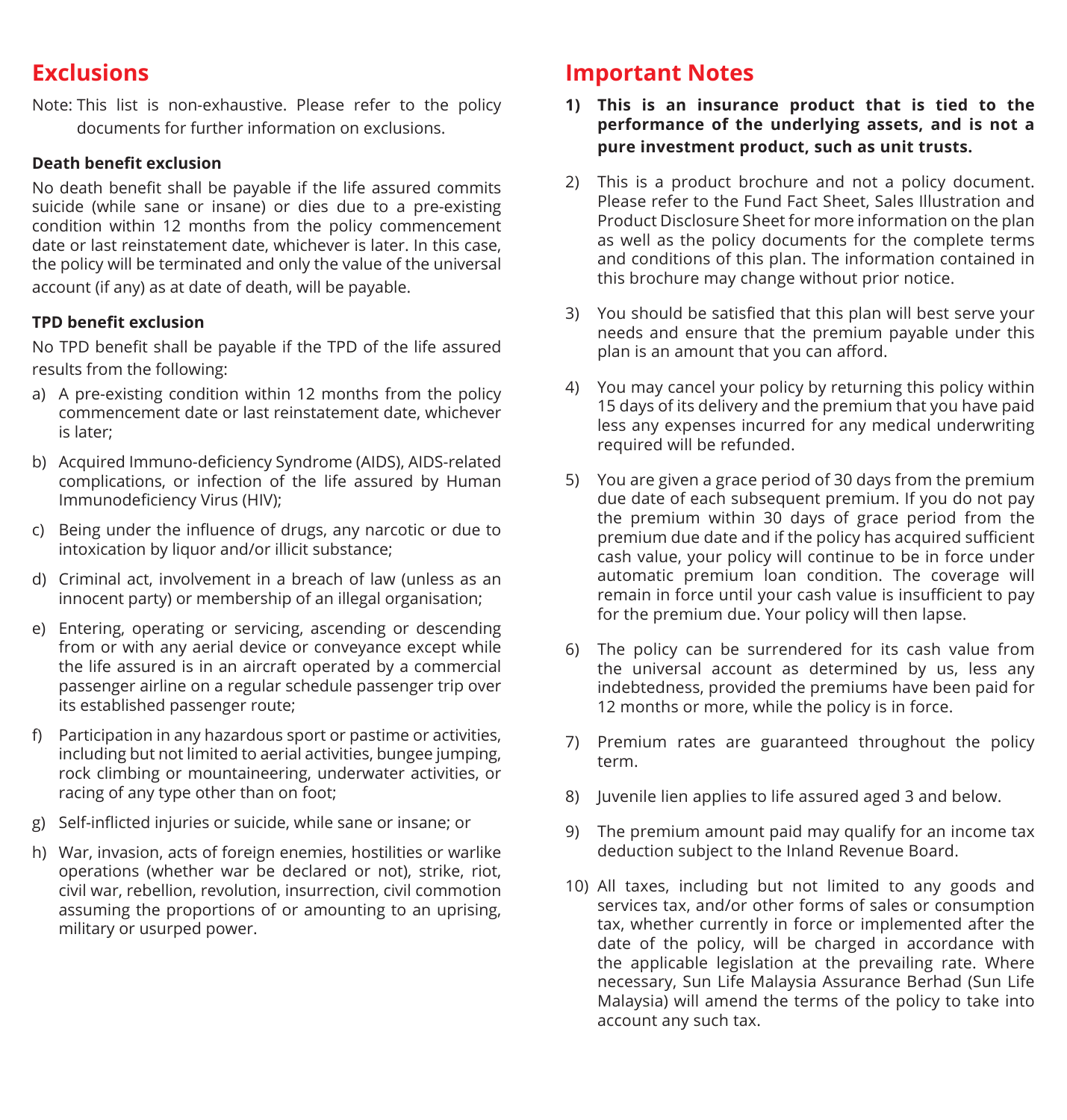### **Important Notes (cont'd.)**

- 11) You should ensure that important information regarding this plan is disclosed to you and that you understand the information disclosed. Where there is ambiguity, you should seek clarification from the authorised representatives.
- 12) This plan is underwritten by Sun Life Malaysia Assurance Berhad [Registration Number: 199001005930 (197499-U)], an insurer registered with Bank Negara Malaysia under the Financial Services Act 2013.
- 13) This plan is distributed by CIMB Bank Berhad 197201001799 (13491-P) and is located at 17th Floor Menara CIMB, No 1 Jalan Stesen Sentral 2, Kuala Lumpur Sentral, 50470 Kuala Lumpur.

## **Berikan hadiah kepada keluarga tersayang anda dengan polisi hayat yang dijamin peningkatan nilainya dari semasa ke semasa.**

Lindungi mereka dengan Sun Signature Life Plus, pelan insurans hayat universal tanpa penyertaan yang menjaga komitmen anda sekiranya berlaku keadaan yang tidak diduga. Melalui manfaat-manfaat ini, anda boleh melindungi masa depan kewangan keluarga dengan legasi yang sentiasa diingati.

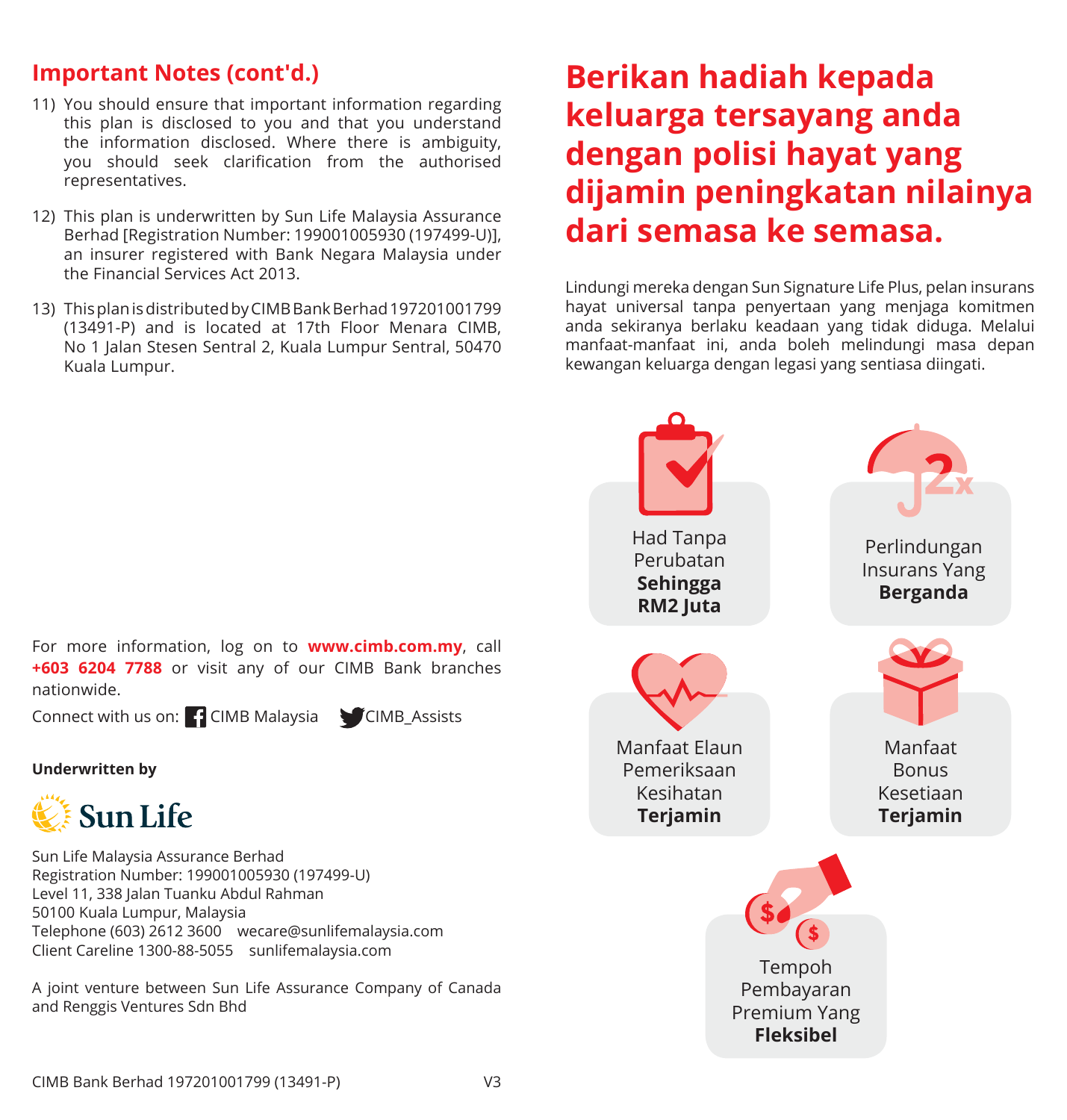## **Mengapa Sun Signature Life Plus?**

Sun Signature Life Plus menyediakan manfaat-manfaat dan ciri-ciri berikut:



#### **Had Tanpa Perubatan Sehingga RM2 Juta**

• Mendapat perlindungan sehingga RM2 juta tanpa pemeriksaan kesihatan<sup>1</sup> semasa permohonan.



#### **Perlindungan Insurans Yang Berganda**

- Jumlah diinsuranskan yang tinggi bermula dari RM500,000 untuk setiap polisi dan akan berganda sepanjang tempoh polisi.
- Tambahan sebanyak 10% daripada jumlah asas yang diinsuranskan (BSA) pada akhir setiap 2 tahun polisi, sehingga maksimum 2 kali daripada BSA pada akhir ulangtahun polisi ke-20.
- Sekiranya berlaku kematian atau hilang upaya menyeluruh dan kekal (TPD)<sup>2</sup>, anda atau orang yang anda sayangi akan menerima jumlah tertinggi di mana-mana yang berikut:
	- BSA ditambah dengan jumlah diinsuranskan yang meningkat (jika ada); atau
	- nilai akaun universal;

ditolak sebarang keterhutangan.



#### **Manfaat Elaun Pemeriksaan Kesihatan Terjamin**

- Untuk memastikan anda sentiasa memantau status kesihatan anda dan mengekalkan kesihatan, jumlah sebanyak RM1,500 (ditolak sebarang keterhutangan) akan dibayar sekaligus kepada anda pada akhir setiap 2 tahun polisi untuk membantu anda menampung kos pemeriksaan perubatan.
- Manfaat ini akan dibayar kepada anda secara automatik tanpa memerlukan sebarang dokumen sokongan.
- Asalkan semua premium yang patut dibayar telah dibayar dan polisi ini berkuatkuasa, manfaat elaun pemeriksaan kesihatan adalah terjamin dan dibayar daripada akaun universal, tanpa mengambil kira nilai akaun universal.
- *<sup>1</sup> Bergantung pada umur dan keadaan kesihatan orang yang diinsuranskan.*
- *<sup>2</sup> Perlindungan TPD akan tamat pada ulangtahun bulanan sejurus selepas orang yang diinsuranskan mencapai umur 70 tahun.*



#### **Manfaat Bonus Kesetiaan Terjamin**

- Anda akan diberi ganjaran bonus kesetiaan pada akhir tahun polisi ke-5 dan ke-10 sebagai ganjaran untuk mengekalkan perlindungan anda.
- Bonus kesetiaan yang akan dibayar adalah 0.5% daripada BSA pada tahun polisi ke-5 dan 1.5% daripada BSA pada tahun polisi ke-10, ditolak sebarang keterhutangan.
- Asalkan semua premium yang patut dibayar telah dibayar dan polisi ini berkuatkuasa, manfaat bonus kesetiaan adalah terjamin dan dibayar daripada akaun universal, tanpa mengambil kira nilai akaun universal.



#### **Manfaat Matang**

• Apabila pelan anda matang pada umur 80 tahun, anda akan menerima nilai akaun universal (jika ada), ditolak sebarang keterhutangan.



#### **Tempoh Pembayaran Premium Yang Fleksibel**

• Anda mempunyai fleksibiliti untuk memilih tempoh pembayaran premium selama 5 tahun, 10 tahun atau sehingga umur 60 yang paling sesuai dengan keperluan kewangan anda.



#### **Jaminan Tidak Luput Bersyarat**

• Polisi anda tidak akan luput walaupun nilai akaun universal kurang daripada sifar, dengan syarat semua premium yang patut dibayar telah dibayar di bawah polisi ini dalam tempoh tenggang3.

*<sup>3</sup> Anda diberikan tempoh tenggang selama 30 hari dari tarikh akhir pembayaran premium yang berikut. Jika anda tidak membayar premium dalam tempoh tenggang 30 hari dari tarikh premium patut dibayar dan sekiranya ia telah mencapai nilai tunai yang mencukupi, polisi anda akan terus berkuatkuasa di bawah peruntukan pinjaman premium automatik. Perlindungan anda kekal berkuatkuasa sehingga nilai tunai tidak mencukupi untuk membayar premium yang tertunggak. Polisi anda akan tamat selepasnya.*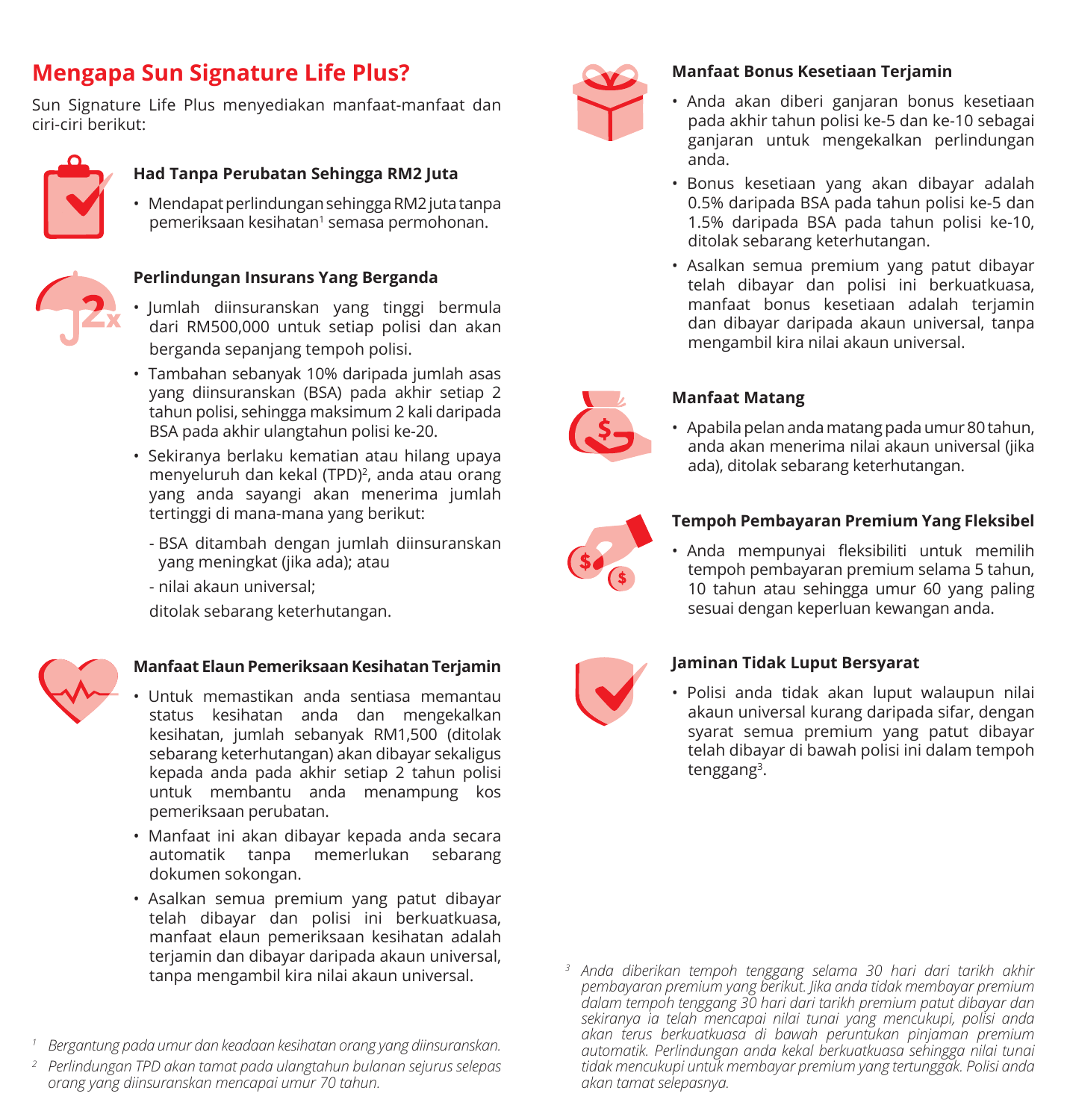### **Bagaimana Sun Signature Life Plus berfungsi**

Albert, berumur 35 tahun, membeli pelan Sun Signature Life Plus dengan tempoh pembayaran premium selama 5 tahun dan jumlah asas yang diinsuranskan (BSA) sebanyak RM1,000,000.



## **Mengenai Sun Signature Life Plus**

**Kelayakan (berdasarkan umur pada hari jadi terakhir)**

|                              | Orang yang diinsuranskan                 |          |  |  |
|------------------------------|------------------------------------------|----------|--|--|
| Tempoh pembayaran<br>premium | Umur kemasukan Umur kemasukan<br>minimum | maksimum |  |  |
| 5 tahun                      |                                          | 60 tahun |  |  |
| 10 tahun                     | 30 hari                                  |          |  |  |
| Sehingga umur 60 tahun       |                                          | 50 tahun |  |  |

Untuk pemilik polisi, umur kemasukan minimum ialah 18 tahun.

#### **Tempoh polisi**

Tempoh polisi adalah 80 tahun ditolak dengan umur kemasukan bagi orang yang diinsuranskan.

#### **Bayaran premium**

Pembayaran boleh dibuat sama ada secara bulanan, suku tahunan, setengah tahunan atau tahunan dengan menggunakan kad kredit/debit atau debit terus.

#### **Peruntukan premium**

Premium yang anda bayar akan dibahagikan kepada:

#### **• Premium yang diperuntukkan**

Premium yang diperuntukkan akan dilabur di dalam akaun universal. Akaun ini akan memperolehi kadar kredit yang tidak dijamin dan berdasarkan pulangan pelaburan yang ditetapkan oleh kami dengan menolak sebarang caj pengurusan dana dan cukai pelaburan. Kadar kredit akan dikreditkan ke akaun universal setiap bulan selagi polisi ini berkuatkuasa.

|                         | Tempoh pembayaran premium |          |                           |  |  |  |
|-------------------------|---------------------------|----------|---------------------------|--|--|--|
| <b>Tahun</b><br>premium | 5 tahun                   | 10 tahun | Sehingga umur<br>60 tahun |  |  |  |
|                         | (% daripada premium)      |          |                           |  |  |  |
| 1                       | 65.0%                     | 52.5%    | 50.0%                     |  |  |  |
| $\mathcal{P}$           | 80.0%                     | 60.0%    | 57.5%                     |  |  |  |
| 3                       | 95.0%                     | 75.0%    | 75.0%                     |  |  |  |
| 4                       | 95.0%                     | 90.0%    | 90.0%                     |  |  |  |
| 5                       | 95.0%                     | 95.0%    | 95.0%                     |  |  |  |
| 6                       |                           | 95.0%    | 95.0%                     |  |  |  |
| 7                       |                           | 95.0%    | 95.0%                     |  |  |  |
| 8                       |                           | 95.0%    | 95.0%                     |  |  |  |
| 9                       |                           | 100.0%   | 100.0%                    |  |  |  |
| 10 dan ke atas          |                           | 100.0%   | 100.0%                    |  |  |  |

#### **• Premium yang tidak diperuntukkan**

Premium yang tidak diperuntukkan adalah bersamaan dengan premium yang dibayar menolak premium yang diperuntukkan. Amaun ini akan digunakan untuk komisen dan perbelanjaan pengurusan.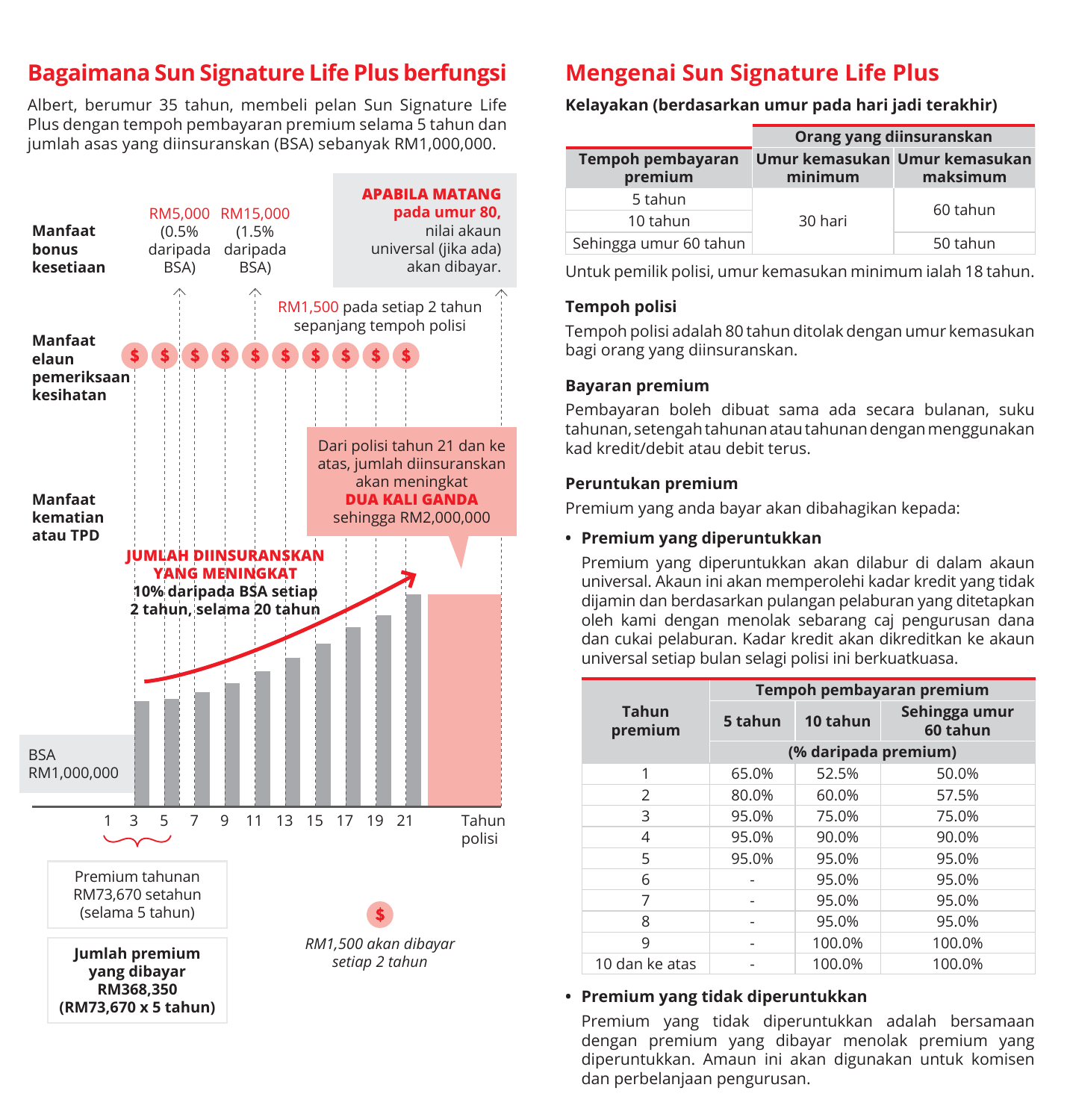#### **Yuran-yuran dan caj-caj**

| <b>Kos insurans</b>       | Kos insurans perlu dibayar pada tarikh<br>permulaan polisi dan pada setiap ulangtahun<br>bulanan selepasnya. Kos insurans akan ditolak<br>daripada nilai akaun universal.                                                                                                                                          |
|---------------------------|--------------------------------------------------------------------------------------------------------------------------------------------------------------------------------------------------------------------------------------------------------------------------------------------------------------------|
| Caj<br>pengurusan<br>dana | Caj pengurusan dana semasa adalah 0.75%<br>setahun akan ditolak daripada pendapatan<br>pelaburan untuk membayar perbelanjaan<br>pelaburan (jika ada) dan caj untuk pendedahan<br>risiko yang timbul daripada polisi ini.<br>Caj pengurusan dana seterusnya mungkin<br>berbeza daripada caj pengurusan dana semasa, |
|                           | tetapi tidak mungkin melebihi caj pengurusan<br>dana maksimum 1.50% setahun.                                                                                                                                                                                                                                       |
|                           | Kami berhak untuk menyemak semula caj<br>pengurusan dana maksimum dari masa ke masa<br>bergantung kepada prestasi pelaburan dana<br>dengan memberi anda notis bertulis sekurang-<br>kurangnya 3 bulan.                                                                                                             |

*Nota: Semua yuran dan caj adalah tidak dijamin. Sekiranya terdapat sebarang perubahan atas yuran dan caj, kami akan memaklumkan kepada anda dengan memberi anda notis sekurang-kurangnya 3 bulan dari tarikh berkuatkuasa.*

#### **Komisen**

Komisen untuk pelan ini adalah ditanggung oleh pemilik polisi dan dibayar daripada premium kepada CIMB Bank, dengan syarat CIMB Bank memenuhi kriteria kelayakan yang ditetapkan oleh Sun Life Malaysia.

Kadar komisen adalah seperti berikut (% daripada premium):

| <b>Tempoh</b>         | Tahun premium |                |                            |         |          |                   |               |
|-----------------------|---------------|----------------|----------------------------|---------|----------|-------------------|---------------|
| pembayaran<br>premium | 1             | $\overline{2}$ | 3                          | $4 - 5$ | $6 - 10$ | 11 dan<br>ke atas | <b>Iumlah</b> |
| 5                     | 7.50%         | 6.56%          | 5.31%                      | 2.81%   | $0.00\%$ | $0.00\%$          | 25.00%        |
| 10                    | 15.00%        | 10.00%         | 7.50%                      | 2.50%   | 2.50%    | $0.00\%$          | 50.00%        |
| 11                    | 16.50%        | 11.00%         | 8.25%                      | 2.75%   | 2.75%    | 0.00%             | 55.00%        |
| 12                    | 18.00%        | 12.00%         | 9.00%                      | 3.00%   | 3.00%    | 0.00%             | 60.00%        |
| 13                    | 19.50%        | 13.00%         | 9.75%                      | 3.25%   | 3.25%    | 0.00%             | 65.00%        |
| 14                    | 21.00%        | 14.00%         | 10.50%                     | 3.50%   | 3.50%    | $0.00\%$          | 70.00%        |
| 15                    |               |                | 22.50% 15.00% 11.25% 3.75% |         | 3.75%    | $0.00\%$          | 75.00%        |
| 16                    | 24.00%        |                | 16.00% 12.00%              | 4.00%   | 4.00%    | $0.00\%$          | 80.00%        |
| 17                    | 25.50%        |                | 17.00% 12.75% 4.25%        |         | 4.25%    | $0.00\%$          | 85.00%        |
| 18                    | 27.00%        |                | 18.00% 13.50% 4.50%        |         | 4.50%    | $0.00\%$          | 90.00%        |
| 19                    | 28.50%        |                | 19.00% 14.25%              | 4.75%   | 4.75%    | $0.00\%$          | 95.00%        |
| 20 dan<br>ke atas     |               |                | 30.00% 20.00% 15.00% 5.00% |         | 5.00%    | 0.00%             | 100.00%       |

### **Pengecualian-pengecualian**

Nota: Senarai ini adalah tidak menyeluruh. Sila rujuk kepada dokumen-dokumen polisi untuk maklumat lanjut mengenai pengecualian-pengecualian.

#### **Pengecualian untuk manfaat kematian**

Manfaat kematian tidak akan dibayar sekiranya orang yang diinsuranskan membunuh diri (sama ada waras atau tidak waras) atau meninggal dunia akibat keadaan sedia ada, dalam tempoh 12 bulan dari tarikh permulaan polisi atau tarikh pengembalian semula terakhir, yang mana lebih lewat. Dalam keadaan ini, polisi ini akan ditamatkan dan hanya nilai akaun universal (jika ada) pada tarikh kematian, akan dibayar.

#### **Pengecualian untuk manfaat TPD**

Tiada manfaat TPD akan dibayar sekiranya TPD orang yang diinsuranskan adalah disebabkan oleh:

- a) Keadaan sedia ada dalam tempoh 12 bulan dari tarikh permulaan polisi atau tarikh pengembalian semula terakhir, yang mana lebih lewat;
- b) Sindrom Kurang Daya Tahan Penyakit (AIDS), komplikasi yang berkaitan dengan AIDS, atau orang yang diinsuranskan dijangkiti Virus Kurang Daya Tahan Manusia (HIV);
- c) Berada di bawah pengaruh dadah, sebarang narkotik atau disebabkan oleh minuman keras dan/atau bahan-bahan yang memabukkan;
- d) Perbuatan jenayah, terlibat dalam perlanggaran undangundang (kecuali sebagai pihak tidak bersalah) atau menjadi ahli organisasi haram;
- e) Memasuki, mengendali atau menyelenggara, naik atau turun dari atau dengan menggunakan apa-apa peranti atau pengangkutan udara melainkan ketika orang yang diinsuranskan itu berada dalam sebuah pesawat yang dikendalikan oleh syarikat penerbangan penumpang komersial yang dalam perjalanan tetap berjadual membawa penumpang menggunakan laluan penumpangnya yang telah ditetapkan;
- f) Penyertaan dalam sebarang sukan atau hobi atau aktiviti yang berbahaya, termasuk tetapi tidak terhad kepada aktiviti udara, terjunan bungee, mendaki gunung, aktiviti di dalam air, atau sebarang bentuk perlumbaan kecuali perlumbaan kaki;
- g) Kecederaan ke atas diri sendiri atau bunuh diri, semasa waras atau tidak waras; atau
- h) Peperangan, serangan, tindakan permusuhan asing, pertempuran atau operasi semacam peperangan (sama ada diisytiharkan atau tidak), mogok, rusuhan, perang persaudaraan, pemberontakan, revolusi, penderhakaan, kekacauan awam yang mengandaikan pembahagian atau membawa kepada kebangkitan, ketenteraan atau rampasan kuasa.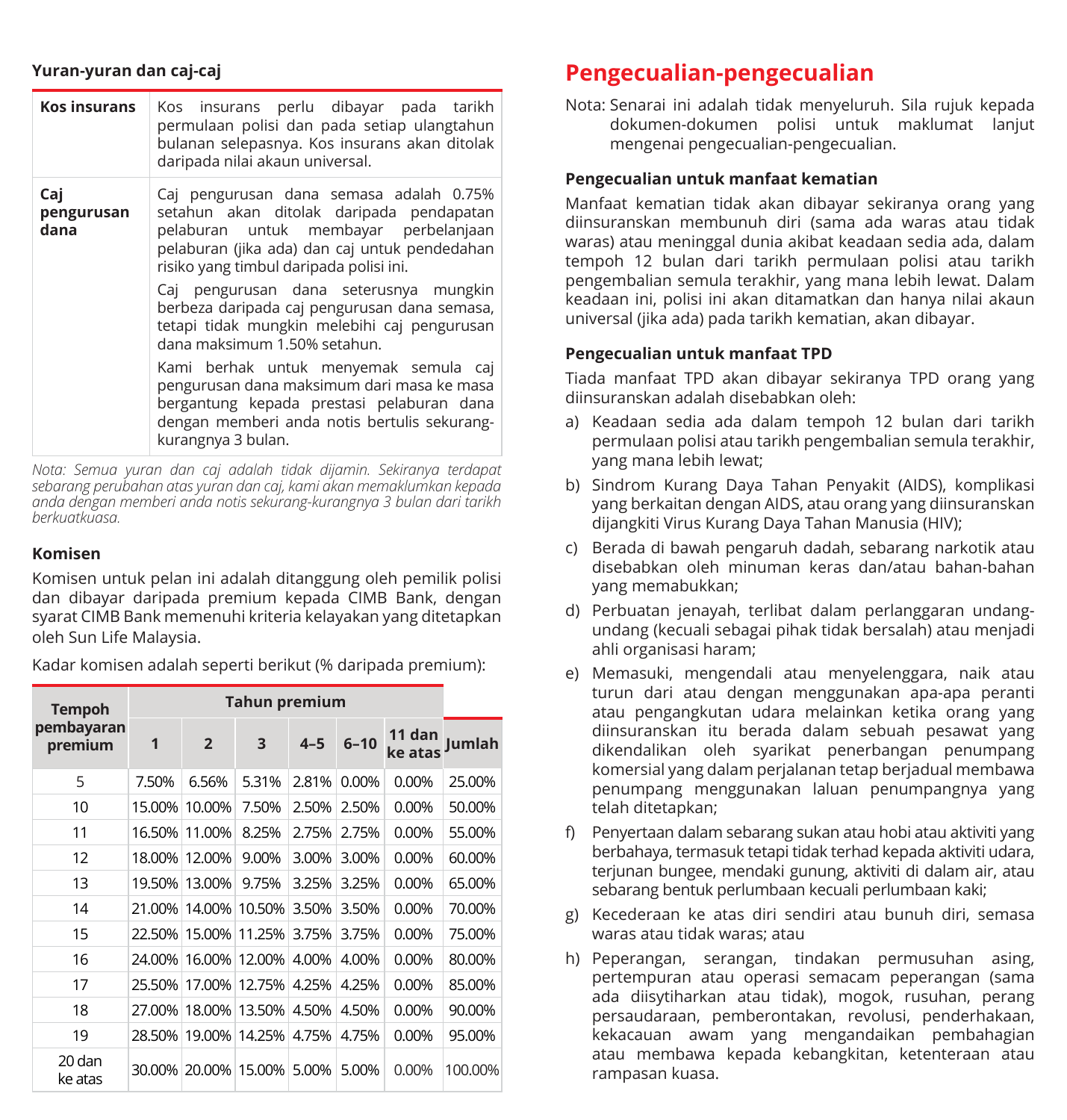### **Nota-nota Penting**

- **1) Ini adalah produk insurans yang berkait dengan prestasi aset-aset yang mendasarinya, dan ia bukanlah produk pelaburan semata-mata seperti unit amanah.**
- 2) Ini adalah risalah produk dan bukan dokumen polisi. Sila rujuk kepada Helaian Fakta Dana, Ilustrasi Jualan dan Dokumen Keterangan Produk untuk maklumat lanjut mengenai pelan ini dan juga dokumen-dokumen polisi untuk terma-terma dan syarat-syarat lengkap di bawah pelan ini. Maklumat yang terkandung di dalam risalah ini boleh diubah tanpa memberi sebarang notis.
- 3) Anda seharusnya berpuas hati bahawa pelan ini memenuhi keperluan anda dan memastikan bahawa premium yang perlu dibayar di bawah pelan ini adalah amaun yang anda mampu bayar.
- 4) Anda boleh membatalkan polisi anda dengan mengembalikannya dalam tempoh 15 hari selepas ia dihantar dan amaun bayaran balik yang anda terima adalah premium yang telah anda bayar ditolak sebarang perbelanjaan yang ditanggung untuk sebarang pengunderaitan perubatan yang diperlukan.
- 5) Anda diberikan tempoh tenggang selama 30 hari dari tarikh akhir pembayaran premium yang berikut. Jika anda tidak membayar premium dalam tempoh tenggang 30 hari dari tarikh premium patut dibayar dan sekiranya polisi ini telah mencapai nilai tunai yang mencukupi, polisi anda akan terus berkuatkuasa di bawah peruntukan pinjaman premium automatik. Perlindungan anda kekal berkuatkuasa sehingga nilai tunai anda tidak mencukupi untuk membayar premium yang tertunggak. Polisi anda akan tamat selepasnya.
- 6) Polisi ini boleh diserahkan untuk mendapat nilai tunai daripada akaun universal yang kami tetapkan menolak sebarang keberhutangan, asalkan premium telah dibayar selama 12 bulan atau lebih, sewaktu polisi ini berkuatkuasa.
- 7) Kadar premium adalah dijamin sepanjang tempoh polisi.
- 8) Lien juvenil dikenakan ke atas orang yang diinsuranskan yang berumur 3 tahun dan ke bawah.
- 9) Amaun premium yang dibayar layak mendapat pelepasan cukai pendapatan, tertakluk kepada Lembaga Hasil Dalam Negeri.
- 10) Semua cukai, termasuk tetapi tidak terhad kepada sebarang cukai barangan dan perkhidmatan, dan/atau lain-lain bentuk cukai jualan atau kepenggunaan, sama ada yang berkuatkuasa pada masa ini atau dilaksanakan selepas tarikh polisi akan dikenakan mengikut undangundang yang berkenaan pada kadar semasa. Jika perlu, Sun Life Malaysia Assurance Berhad (Sun Life Malaysia) akan meminda terma-terma polisi untuk mengambil kira cukai-cukai sedemikian.
- 11) Anda hendaklah memastikan bahawa maklumat penting mengenai pelan ini telah dimaklumkan kepada anda dan anda memahami maklumat tersebut. Sekiranya terdapat keraguan, anda hendaklah mendapatkan penjelasan daripada wakil kami yang dibenarkan.
- 12) Pelan ini diunderait oleh Sun Life Malaysia Assurance Berhad [Nombor Pendaftaran: 199001005930 (197499-U)], penanggung insurans yang berdaftar dengan Bank Negara Malaysia di bawah Akta Perkhidmatan Kewangan 2013.
- 13) Pelan ini diedarkan oleh CIMB Bank Berhad 197201001799 (13491-P) dan berpejabat di Aras 17 Menara CIMB, No 1 Jalan Stesen Sentral 2, Kuala Lumpur Sentral, 50470 Kuala Lumpur.

Untuk maklumat lanjut, layari **www.cimb.com.my**, hubungi **+603 6204 7788** atau kunjungi mana-mana cawangan CIMB Bank di seluruh negara.

Berhubunglah dengan kami di:

![](_page_9_Picture_16.jpeg)

#### **Diunderait oleh**

![](_page_9_Picture_18.jpeg)

Sun Life Malaysia Assurance Berhad Nombor Pendaftaran: 199001005930 (197499-U) Aras 11, 338 Jalan Tuanku Abdul Rahman 50100 Kuala Lumpur, Malaysia Telefon (603) 2612 3600 wecare@sunlifemalaysia.com Talian Khidmat Pelanggan Careline 1300-88-5055 sunlifemalaysia.com

Usahasama di antara Sun Life Assurance Company of Canada dan Renggis Ventures Sdn Bhd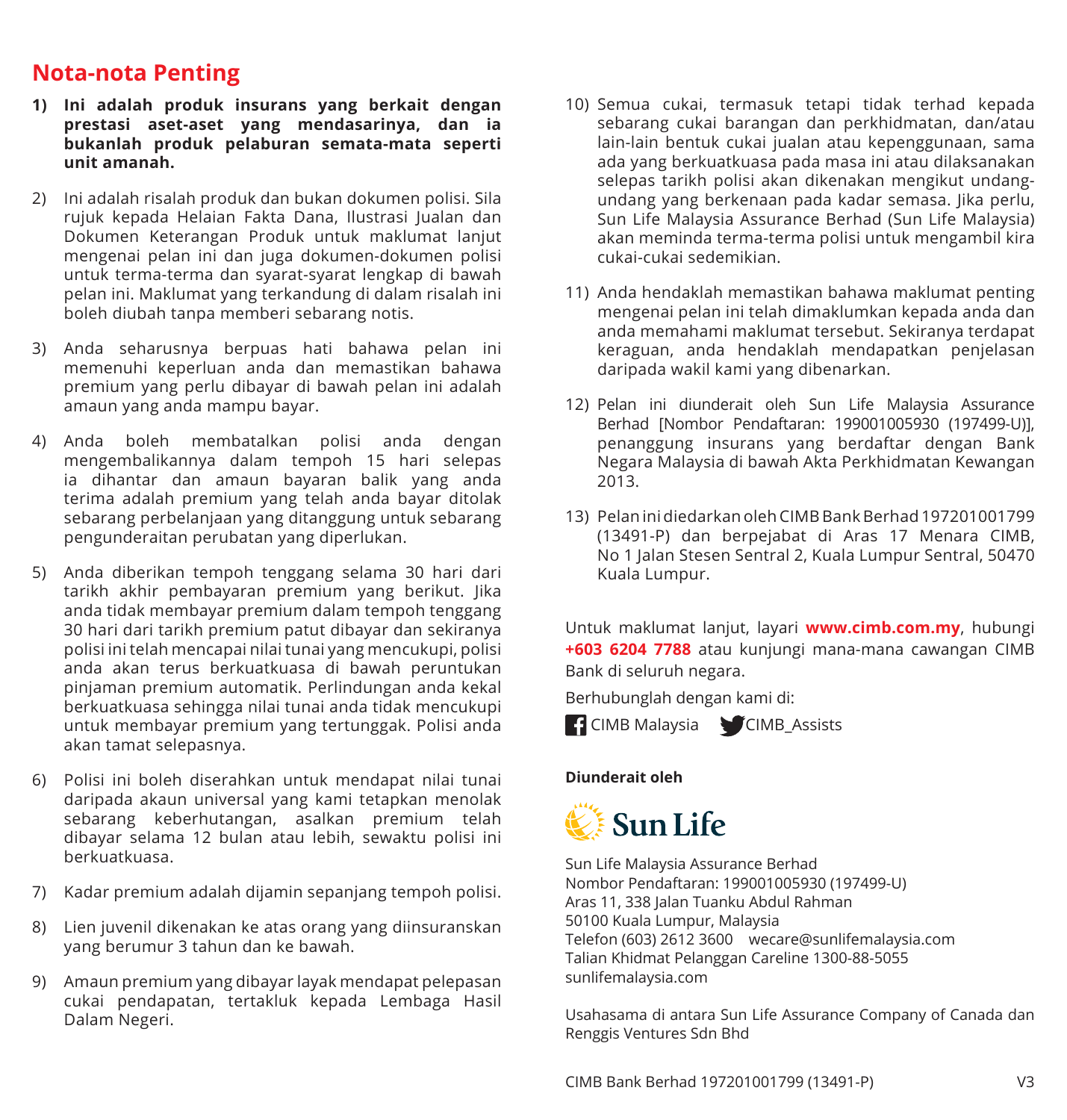## 给予您家人一份永恒的礼物,一份 与时并进,按年增值的人寿保险。

现在就以Sun Signature Life Plus开始保护您关爱的人,它是 一份非分红万能寿险,可在您发生不测之时保障您的负担。 通过这些利益,您不但可以保障您家人未来的财务前景,您 传承给下一代的这一份厚礼,也将被后代铭记于心。

![](_page_10_Picture_2.jpeg)

### 為何選擇Sun Signature Life Plus?

Sun Signature Life Plus提供以下利益及特点:

![](_page_10_Picture_5.jpeg)

#### 高達兩百萬令吉的免健康檢查保額

• 若您的保额是低于两百万令吉, 您可在申请 时无须通过健康检查'。

![](_page_10_Picture_8.jpeg)

#### 兩倍的保險保障

- · 提供高投保额, 每份保单的投保额中 RM500,000起跳,,并将在保单保障期间持续 增加至最高兩倍。
- 在每两个保单周年年底将有相当于初期基本 投保额(BSA)10%的额外加额,直至第20 个保单周年达到BSA的两倍为止。
- 在遭遇死亡或完全及永久殘障(TPD)2的情 况下,您或您的挚爱将获得以下其中之一 (視何者為高):
	- BSA和增加投保額(若有); 或
	- 万能账户的价值;

並扣除任何債務。

![](_page_10_Picture_16.jpeg)

#### 保證健康檢查津貼利益

- 為了確保您隨時掌握您的健康狀況及保持健 康,一次性的RM1,500(扣除任何債務)將 會在每兩個保單週年年底支付給您,以幫助 您支付定期体检的费用。
- 此利益将会自动支付给您,并无需呈交任何 文件。
- 只要保单仍然生效, 应缴保费也全数缴清, 无论万能账户内价值的多寡,健康检查津贴的 利益一律是受保证的,并从万能账户支付。

<sup>1</sup>視受保人年齡和健康狀態而定。

<sup>2</sup>完全及永久残障(TPD)的保障将在受保人70岁生日后的保单周年月 期失效。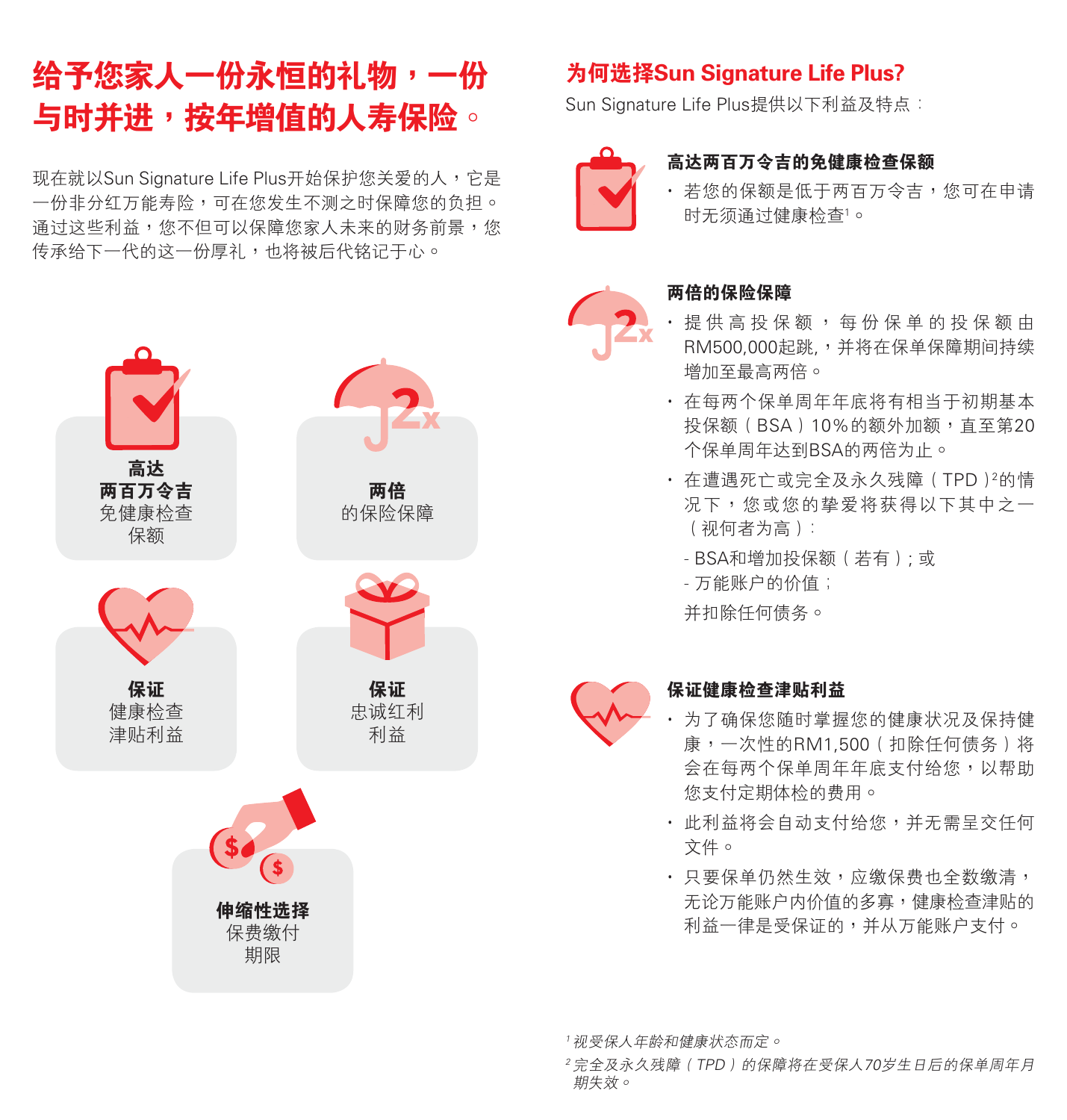![](_page_11_Picture_0.jpeg)

#### 保證忠誠紅利利益

- 您只需继续持有您的保单,您将在第五和第 十个保单周年年底获得忠诚红利作为奖励。
- 忠诚红利的数额分别为BSA的0.5%和BSA的 1.5%,并将分别在第五个保单周年和第十个 保单周年时,在扣除任何债务后支付给您。
- 只要保单仍然生效, 应缴保费也全数缴清, 无论万能账户内价值的多寡,忠诚红利的利 益一律是受保证的,并从万能账户支付。

#### 期滿利益

• 当您的计划在80岁时期满,您将获得万能账 戶的價值(若有),並扣除任何債務。

![](_page_11_Picture_7.jpeg)

#### 保費繳付期限伸縮性選擇

• 您可以根据您的财务需求,自由选择为期 5年,10年或直到60歲的保費繳付的期限。

#### 有條件的不失效保證

• 您的保单可在万能账户出现赤字时依然生 效,唯保费须依时在宽限期间缴清3。

### Sun Signature Life Plus的運作

艾伯特今年35岁,购买了一份初期基本投保额(BSA)为数 RM1,000,000的Sun Signature Life Plus计划,并选择了5年 的繳付保費期。

![](_page_11_Figure_15.jpeg)

<sup>3</sup>您将获得30天宽限期让您缴清所须缴付的保费。若您没有在30天宽限 期内依时缴清所须缴付的保费而此保单还备有现金价值,您的保单将 在自动保费贷款情况下持续生效。此保障将持续生效直到现金价值不 足以支付所須繳付的保費之時,您的保單將會失效。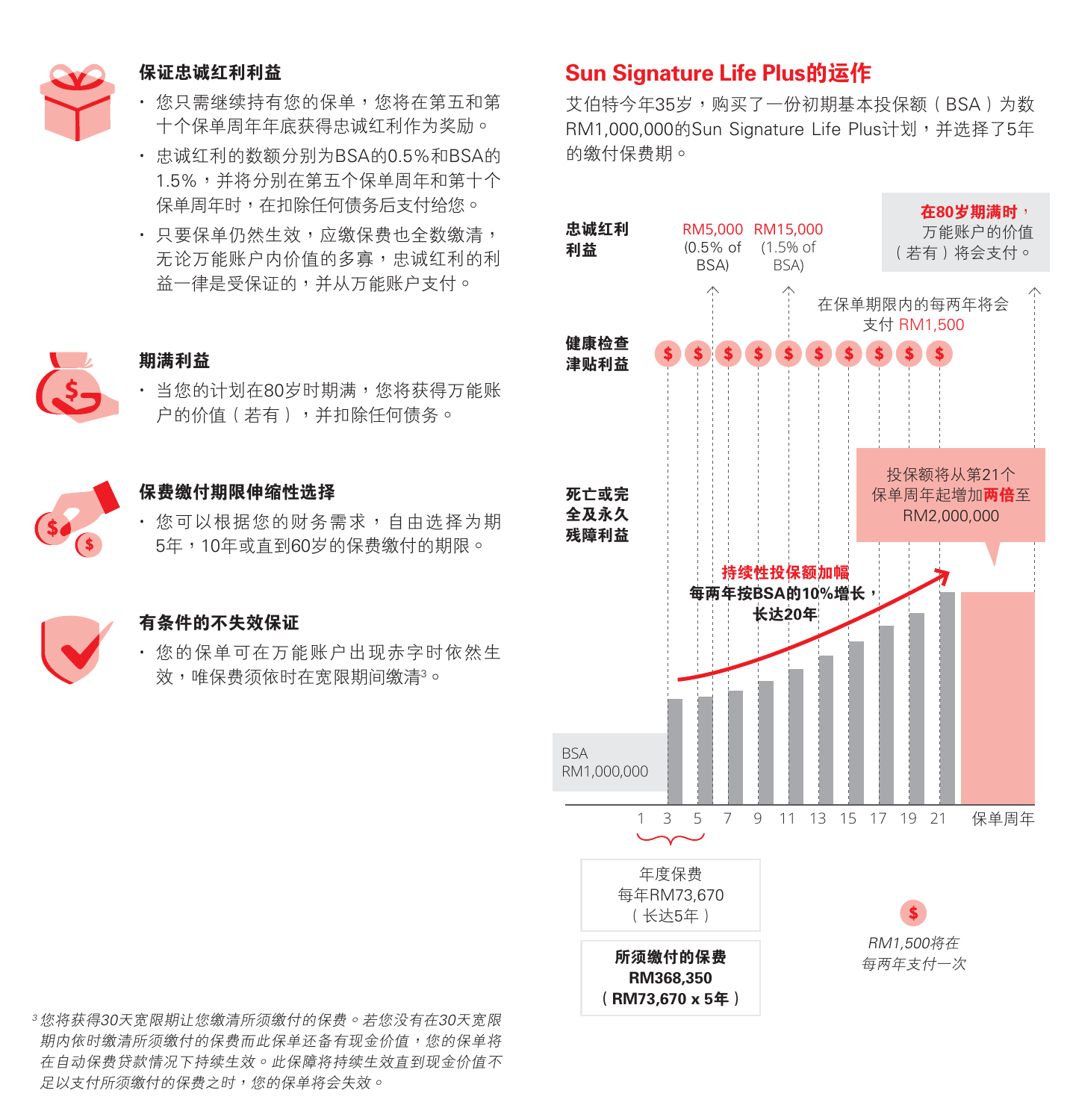### **更多有关Sun Signature Life Plus**

### 投保资格 (依据上一个生日年龄)

|        | 受保人    |        |  |  |  |  |
|--------|--------|--------|--|--|--|--|
| 保费缴付期限 | 最低投保年龄 | 最高投保年龄 |  |  |  |  |
| 5年     |        | 60岁    |  |  |  |  |
| 10年    | 30天    |        |  |  |  |  |
| 直到60岁  |        | 50岁    |  |  |  |  |

保單持有人的最低投保年齡為18歲。

#### 保單期限

保單期限是80年扣除受保人的投保年齡。

#### 付費方式

您可选择通过信用卡/转帐卡或自动转账以每个月、每三个 月、每半年或每年的方式繳付保費。

#### 保費分配法

所繳付保費將會分配到:

#### **•** 受配置保費

受配置保费将会投资在万能账户。这账户将根据投资回酬 赚取不受保证的信贷利率并扣除基金管理费和投资税, 其利率将由我们规定。只要保单仍然生效,其信贷利率将 每月存進此賬戶內。

|       | 保费缴付期限  |        |          |  |  |  |
|-------|---------|--------|----------|--|--|--|
| 保费年   | 5年      | 10年    | 直到60岁    |  |  |  |
|       | (占保费的%) |        |          |  |  |  |
| 1     | 65.0%   | 52.5%  | 50.0%    |  |  |  |
| 2     | 80.0%   | 60.0%  | 57.5%    |  |  |  |
| 3     | 95.0%   | 75.0%  | 75.0%    |  |  |  |
| 4     | 95.0%   | 90.0%  | $90.0\%$ |  |  |  |
| 5     | 95.0%   | 95.0%  | 95.0%    |  |  |  |
| 6     |         | 95.0%  | 95.0%    |  |  |  |
| 7     |         | 95.0%  | 95.0%    |  |  |  |
| 8     |         | 95.0%  | 95.0%    |  |  |  |
| 9     |         | 100.0% | 100.0%   |  |  |  |
| 10及以上 |         | 100.0% | 100.0%   |  |  |  |

#### **•** 不受配置保費

不受配置保费相等于所缴付保费在扣除受配置保费后的 餘額。其數額將用於支付佣金及管理開銷。

#### 費用及收費

| 保险费用  | 保险费用需在保单发出日当天付费,此后则是在每个<br>月期满时付费。保险费用将直接从万能账户扣除。 |
|-------|---------------------------------------------------|
| 基金管理费 | 现在的基金管理费将会每年从投资回酬中扣除<br>0.75%作为投资开销(若有)和保单中存有的风险。 |
|       | 随后的基金管理费与现在的基金管理费也许会有<br>差异,但不会超过每年1.50%的最高基金管理费。 |
|       | 视投资表现而定,我们保留随时调整最高基金管理<br>费率,唯需在实施前的3个月给干您书而的通知。  |

注: 所有费用与收费均是非受保证的, 任何更改将在生效日期提前至少 3个月以书面方式通知您。

#### 佣金

此计划的佣金将由保单持有人承担并从保费中支付予联昌银 行,唯联昌银行需符合Sun Life Malaysia所设下的标准资格。 佣金率如下(佔保費的%):

| 保费缴       | 保费年          |                      |                            |          |          |           |         |
|-----------|--------------|----------------------|----------------------------|----------|----------|-----------|---------|
| 付的<br>期限  | $\mathbf{1}$ | $\overline{2}$       | 3                          | $4 - 5$  | $6 - 10$ | 11及<br>以上 | 总额      |
| 5         | 7.50%        | 6.56%                | 5.31%                      | 2.81%    | $0.00\%$ | $0.00\%$  | 25.00%  |
| 10        |              | 15.00% 10.00%        | 7.50%                      | 2.50%    | 2.50%    | $0.00\%$  | 50.00%  |
| 11        |              | 16.50% 11.00%        | 8.25%                      | 2.75%    | 2.75%    | $0.00\%$  | 55.00%  |
| 12        |              | 18.00% 12.00%        | $9.00\%$                   | $3.00\%$ | 3.00%    | $0.00\%$  | 60.00%  |
| 13        |              | 19.50% 13.00%        | 9.75%                      | 3.25%    | 3.25%    | $0.00\%$  | 65.00%  |
| 14        |              | 21.00% 14.00% 10.50% |                            | 3.50%    | 3.50%    | $0.00\%$  | 70.00%  |
| 15        |              |                      | 22.50% 15.00% 11.25%       | 3.75%    | 3.75%    | $0.00\%$  | 75.00%  |
| 16        |              |                      | 24.00% 16.00% 12.00%       | 4.00%    | 4.00%    | $0.00\%$  | 80.00%  |
| 17        |              |                      | 25.50% 17.00% 12.75%       | 4.25%    | 4.25%    | $0.00\%$  | 85.00%  |
| 18        |              |                      | 27.00% 18.00% 13.50%       | 4.50%    | 4.50%    | $0.00\%$  | 90.00%  |
| 19        |              |                      | 28.50% 19.00% 14.25% 4.75% |          | 4.75%    | $0.00\%$  | 95.00%  |
| 20及<br>以上 |              |                      | 30.00% 20.00% 15.00%       | 5.00%    | 5.00%    | $0.00\%$  | 100.00% |

### 不受保事項

注:以下不受保项目未尽详述,请参阅保单文件以获知详细 的不受保情況。

#### 死亡利益不受保事項

若受保人在保单生效日或复效日(视何者为后)算起的12 个月内因自杀而死亡 (无论神智清醒或精神失常)或因为现 有狀況而身亡,將不會支付任何死亡利益。在這情況下,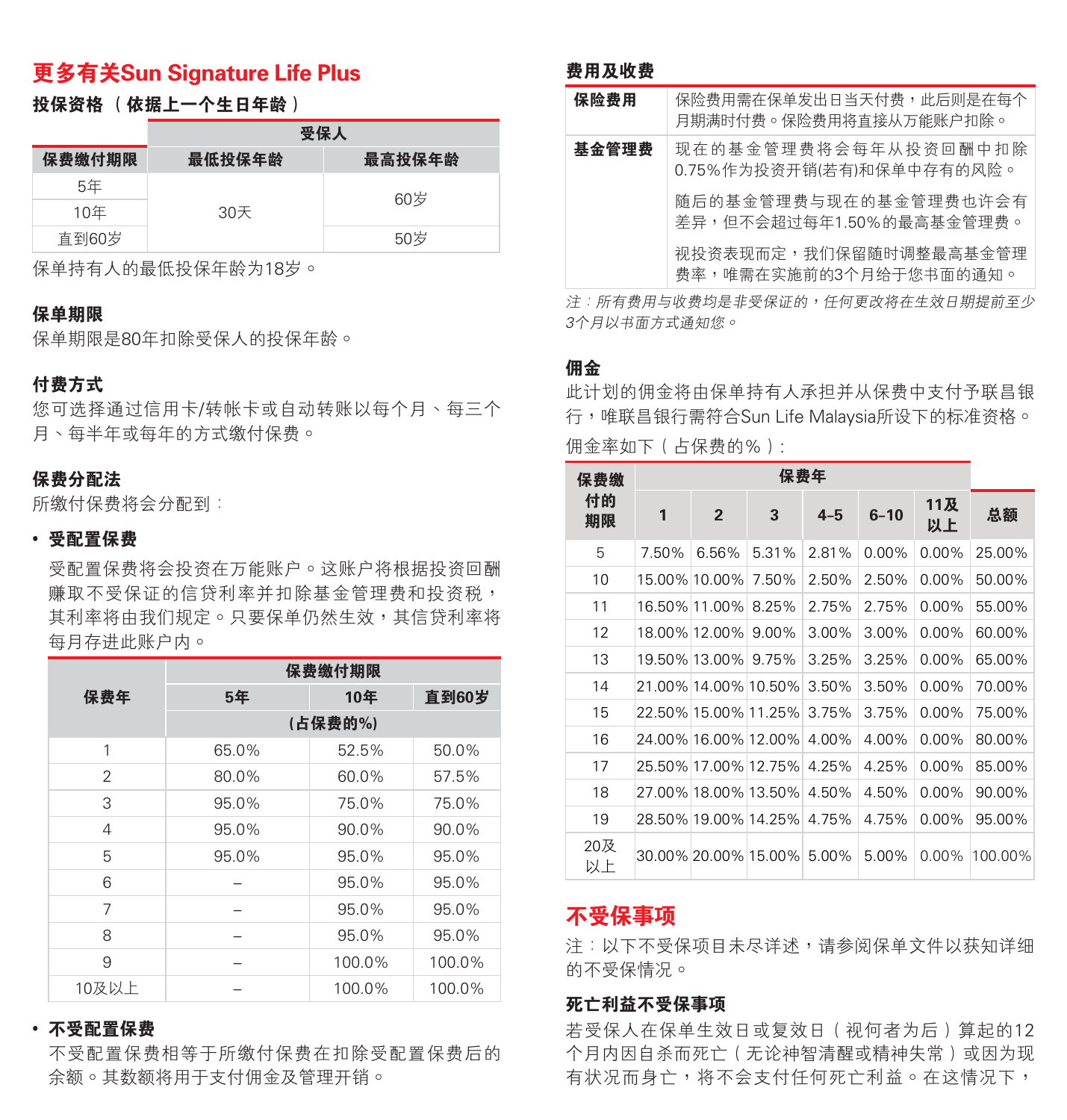### 不受保事项 (续)

我们将以受保人的死亡日期为准,支付此保单的万能账户价 值(若有),並終止此保單。

#### 完全及永久殘障利益不受保事項

若受保人因以下原因造成完全及永久殘障,此利益將則不獲理賠:

- a) 从保单生效日或任何之后的复效日算起的12个月内的出 现现有状况,视何者为后;
- b) 患上性免疫缺陷综合症(爱滋病)或相关综合症,或感 染人類免疫缺陷病毒(HIV);
- c) 受到毒品,任何麻醉药品影响或因酒精及/或非法物品而 中毒;
- d) 犯罪行為,涉及觸犯法律(除非是無辜者)或非法集團 的会员;
- e) 在任何空中設備或運輸工具內登入、操作或服務、上升 或下降,除非受保人是付费乘搭由商业航空公司根据规 律商业航线时间表载客服务的乘客;
- f) 参与任何危险的运动或休闲活动,包括但不限于飞行活动、 蹦极跳、攀石或登山、水底活动或任何赛事,赛跑除外;
- g) 在神智清醒或精神失常的状态下自残而受伤或自杀;或
- h) 戰爭、入侵、外敵行為、敵對行動或爭戰運作(不論宣戰 与否)、暴乱、革命、起义、因军事或篡权引发的骚乱。

### 重要註釋

- 1) 这是一个联结指定资产表现的保险产品,并且如单位信 拖般的纯投资产品。
- 2) 这是一份产品简介手册,并非保单文件。请参阅基金说 明书,利益说明和产品披露说明以获知更多有关此计划 和保单文件的详细资讯,进而全面了解这项计划完整的 条款与条件。本册子所含的资料可在无预先通知的情况 下被修改。
- 3) 您必须确认此计划符合您的需求,而计划所须缴付的保 費也是您所能負擔的範圍之內。
- 4) 您可在保单发出后的15天内做出取消,并将保单寄回给 我们,已缴付的保费将在扣减任何医疗核保所需的相关 开支后退还给您。
- 5) 您将获得30天宽限期让您缴清所须缴付的保费。若您没 有在30天寬限期內依時繳清所須繳付的保費而此保單還 备有现金价值,您的保单将在自动保费贷款情况下持续 生效。此保障将持续生效直到您的现金价值不足以支付 所须缴付的保费之时,您的保单将会失效。
- 6) 若您提早终止保单,在保费缴付了至少12个月和保单依 然生效的情况下,此保单将累积由我们决定的万能账户 的現金值,並扣除任何債務。
- 7) 保费率将在保单期限内保证维持不变。
- 8) 未成年留置权适合于3岁及以下的受保人。
- 9) 已缴付的保费数额可享有所得税减免,惟受制于内陆税 收局的決定。
- 10)所有稅費,包括但不限於任何消費稅,和/或其他形式 的销售或消费征税,不论目前经已实施,或在保单生效 日期之后才实施,将一律依据法定税率进行收费。如有 必要, Sun Life Malaysia Assurance Berhad (Sun Life Malaysia)将修改保单条款,以纳入任何相关税收项目。
- 11)您应该确保您获取和明白此计划的重要资讯。如有任何 不明确的地方,您应向我们的授权代表寻求说明。
- 12)這項保單是由Sun Life Malaysia Assurance Berhad [註冊 号码: 199001005930 (197499-U)]承保,这是一家根据 2013年金融服務法令向馬來西亞國家銀行註冊成立的保 險公司。
- 13)此保單是由聯昌銀行CIMB Bank Berhad 197201001799 (13491-P) 所销售,地址为: 17th Floor Menara CIMB, No 1 Jalan Stesen Sentral 2, Kuala Lumpur Sentral, 50470 Kuala Lumpur。

欲知更多详情,请浏览www.cimb.com.mv,致电+603 6204 7788 或親臨我們遍佈全國的任何CIMB Bank分行洽詢。 请登录此网站与我们联系:

**CIMB Malaysia** CIMB Assists

#### 承保公司

## $\mathbb{C}$  Sun Life

Sun Life Malaysia Assurance Berhad 注册号码: 199001005930 (197499-U) Level 11, 338 Jalan Tuanku Abdul Rahman 50100 Kuala Lumpur, Malaysia 電話:(603) 2612 3600 wecare@sunlifemalaysia.com 客戶熱線:1300-88-5055 sunlifemalaysia.com

由Sun Life Assurance Company of Canada和Renggis Ventures Sdn Bhd合作成立的聯營公司

CIMB Bank Berhad 197201001799 (13491-P) V3